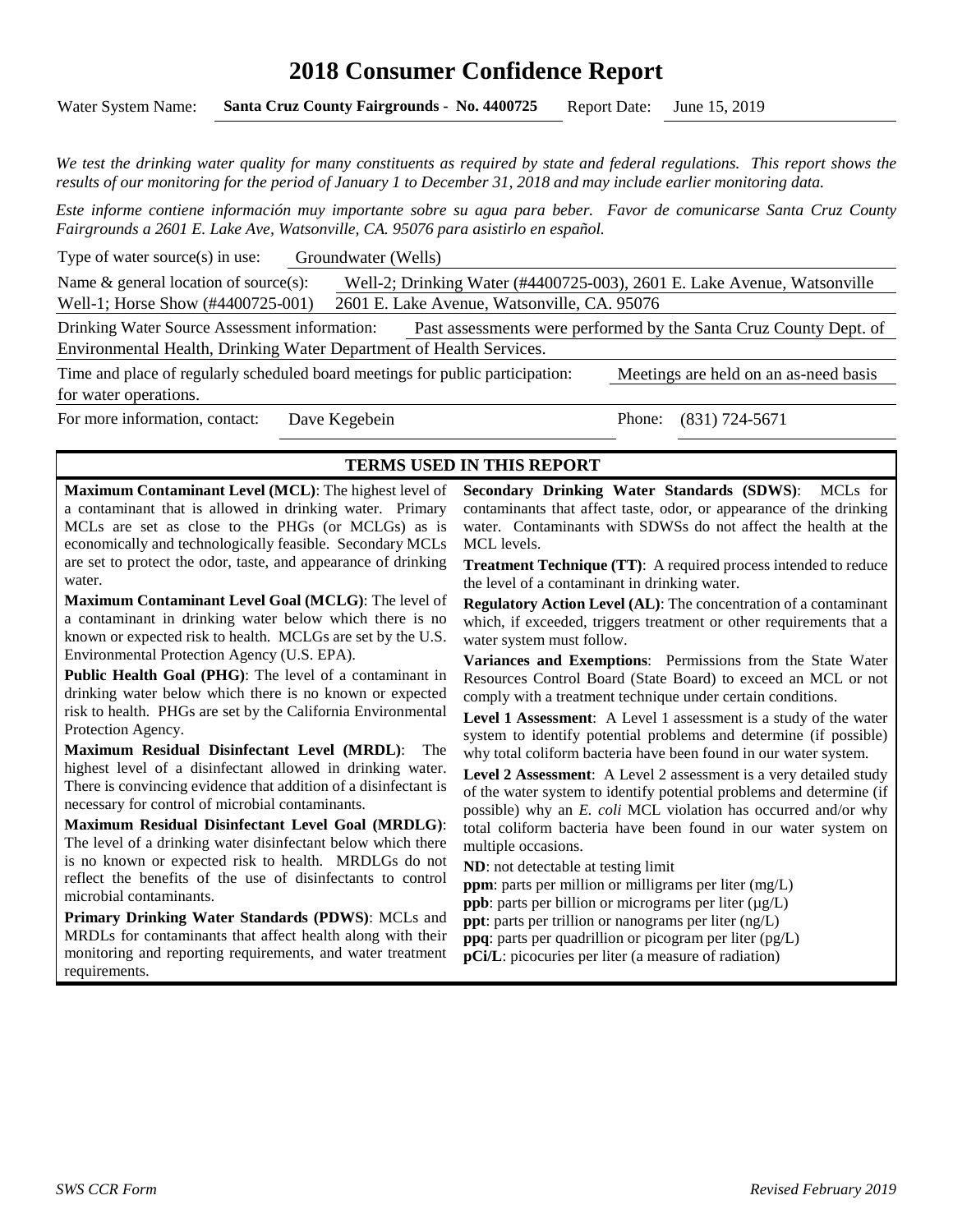**The sources of drinking water** (both tap water and bottled water) include rivers, lakes, streams, ponds, reservoirs, springs, and wells. As water travels over the surface of the land or through the ground, it dissolves naturally-occurring minerals and, in some cases, radioactive material, and can pick up substances resulting from the presence of animals or from human activity.

#### **Contaminants that may be present in source water include:**

- *Microbial contaminants*, such as viruses and bacteria, that may come from sewage treatment plants, septic systems, agricultural livestock operations, and wildlife.
- *Inorganic contaminants*, such as salts and metals, that can be naturally-occurring or result from urban stormwater runoff, industrial or domestic wastewater discharges, oil and gas production, mining, or farming.
- *Pesticides and herbicides*, that may come from a variety of sources such as agriculture, urban stormwater runoff, and residential uses.
- *Organic chemical contaminants*, including synthetic and volatile organic chemicals, that are byproducts of industrial processes and petroleum production, and can also come from gas stations, urban stormwater runoff, agricultural application, and septic systems.
- *Radioactive contaminants*, that can be naturally-occurring or be the result of oil and gas production and mining activities.

**In order to ensure that tap water is safe to drink**, the U.S. EPA and the State Board prescribe regulations that limit the amount of certain contaminants in water provided by public water systems. The U.S. Food and Drug Administration regulations and California law also establish limits for contaminants in bottled water that provide the same protection for public health.

**Tables 1, 2, 3, 4, 5, and 6 list all of the drinking water contaminants that were detected during the most recent sampling for the constituent**. The presence of these contaminants in the water does not necessarily indicate that the water poses a health risk. The State Board allows us to monitor for certain contaminants less than once per year because the concentrations of these contaminants do not change frequently. Some of the data, though representative of the water quality, are more than one year old. Any violation of an AL, MCL, MRDL, or TT is asterisked. Additional information regarding the violation is provided later in this report.

| TABLE 1 - SAMPLING RESULTS SHOWING THE DETECTION OF COLIFORM BACTERIA                                                                                                                                                                                       |                                            |  |                                              |                                                                   |                                                                                                                                        |     |            |                                                                    |                                                                                                                                           |
|-------------------------------------------------------------------------------------------------------------------------------------------------------------------------------------------------------------------------------------------------------------|--------------------------------------------|--|----------------------------------------------|-------------------------------------------------------------------|----------------------------------------------------------------------------------------------------------------------------------------|-----|------------|--------------------------------------------------------------------|-------------------------------------------------------------------------------------------------------------------------------------------|
| <b>Microbiological</b><br><b>Contaminants</b><br>(complete if bacteria detected)                                                                                                                                                                            | <b>Highest No. of</b><br><b>Detections</b> |  | No. of Months<br>in Violation                |                                                                   | <b>MCL</b>                                                                                                                             |     |            | <b>MCLG</b>                                                        | <b>Typical Source of</b><br><b>Bacteria</b>                                                                                               |
| <b>Total Coliform Bacteria</b><br>(state Total Coliform Rule)                                                                                                                                                                                               | (In a month)                               |  | $\Omega$                                     |                                                                   | 1 positive monthly sample                                                                                                              |     |            | $\Omega$                                                           | Naturally present in the<br>environment                                                                                                   |
| Fecal Coliform or E. coli<br>(state Total Coliform Rule)                                                                                                                                                                                                    | $\overline{(\text{In the year})}$<br>0     |  | $\Omega$                                     |                                                                   | A routine sample and a repeat<br>sample are total coliform positive,<br>and one of these is also fecal<br>coliform or E. coli positive |     |            | $\mathbf{0}$                                                       | Human and animal fecal<br>waste                                                                                                           |
| E. coli<br>(federal Revised Total<br>Coliform Rule)                                                                                                                                                                                                         | (In the year)<br>0                         |  |                                              | $\Omega$                                                          |                                                                                                                                        | (a) |            | $\mathbf{0}$                                                       | Human and animal fecal<br>waste                                                                                                           |
| (a) Routine and repeat samples are total coliform-positive and either is E. coli-positive or system fails to take repeat samples following E. coli-positive routine sample<br>or system fails to analyze total coliform-positive repeat sample for E. coli. |                                            |  |                                              |                                                                   |                                                                                                                                        |     |            |                                                                    |                                                                                                                                           |
| TABLE 2 - SAMPLING RESULTS SHOWING THE DETECTION OF LEAD AND COPPER                                                                                                                                                                                         |                                            |  |                                              |                                                                   |                                                                                                                                        |     |            |                                                                    |                                                                                                                                           |
| <b>Lead and Copper</b><br>(complete if lead or copper<br>detected in the last sample set)                                                                                                                                                                   | <b>Sample</b><br><b>Date</b>               |  | No. of<br><b>Samples</b><br><b>Collected</b> | 90 <sup>th</sup><br><b>Percentile</b><br>Level<br><b>Detected</b> | <b>No. Sites</b><br><b>Exceeding</b><br>AL                                                                                             | AL  | <b>PHG</b> | <b>No. of Schools</b><br><b>Requesting</b><br><b>Lead Sampling</b> | <b>Typical Source of</b><br>Contaminant                                                                                                   |
| Lead (ppb)                                                                                                                                                                                                                                                  | 12/12/18                                   |  | 5                                            | 3.8                                                               | $\Omega$                                                                                                                               | 15  | 0.2        | $\Omega$                                                           | Internal corrosion of<br>household water plumbing<br>systems; discharges from<br>industrial manufacturers;<br>erosion of natural deposits |
| Copper (ppm)                                                                                                                                                                                                                                                | 12/12/18                                   |  | 5                                            | 0.885                                                             | $\mathbf{1}$                                                                                                                           | 1.3 | 0.3        | Not applicable                                                     | Internal corrosion of<br>household plumbing<br>systems; erosion of natural<br>deposits; leaching from<br>wood preservatives               |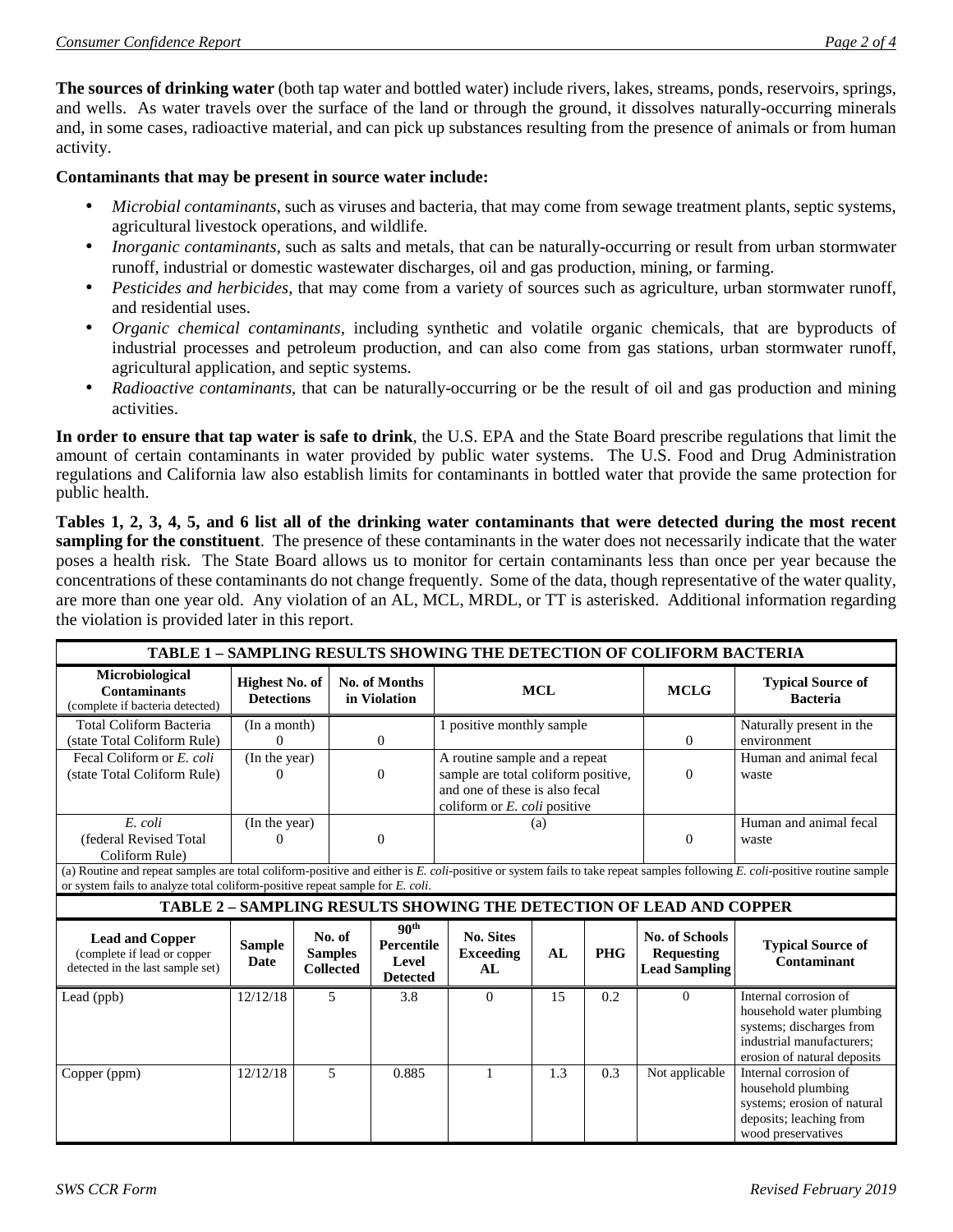| TABLE 3 - SAMPLING RESULTS FOR SODIUM AND HARDNESS                           |                              |                          |                                      |                           |                                 |                                                                                                                                                                                                |  |  |
|------------------------------------------------------------------------------|------------------------------|--------------------------|--------------------------------------|---------------------------|---------------------------------|------------------------------------------------------------------------------------------------------------------------------------------------------------------------------------------------|--|--|
| <b>Chemical or Constituent</b><br>(and reporting units)                      | <b>Sample</b><br><b>Date</b> | Level<br><b>Detected</b> | <b>Range of</b><br><b>Detections</b> | <b>MCL</b>                | <b>PHG</b><br>(MCLG)            | <b>Typical Source of Contaminant</b>                                                                                                                                                           |  |  |
| Sodium (ppm)                                                                 | 8/12/10                      | 43                       | N/A                                  | None                      | None                            | Salt present in the water and is<br>generally naturally occurring                                                                                                                              |  |  |
| Hardness (ppm)                                                               | 8/12/10                      | 310                      | N/A                                  | None                      | None                            | Sum of polyvalent cations present in<br>the water, generally magnesium and<br>calcium, and are usually naturally<br>occurring                                                                  |  |  |
| TABLE 4 - DETECTION OF CONTAMINANTS WITH A PRIMARY DRINKING WATER STANDARD   |                              |                          |                                      |                           |                                 |                                                                                                                                                                                                |  |  |
| <b>Chemical or Constituent</b><br>(and reporting units)                      | <b>Sample</b><br>Date        | Level<br><b>Detected</b> | Range of<br><b>Detections</b>        | <b>MCL</b><br>[MRDL]      | <b>PHG</b><br>(MCLG)<br>[MRDLG] | <b>Typical Source of Contaminant</b>                                                                                                                                                           |  |  |
| Gross Alpha Particle<br>Activity (pCi/L)                                     | 9/26/18                      | 3.39                     | $1.34 - 3.39$                        | 15                        | (0)                             | Erosion of natural deposits                                                                                                                                                                    |  |  |
| Combined Radium 226 &<br>228 $(pCi/L)$                                       | 9/26/18                      | 0.085                    | $0.000 - 0.085$                      | 5                         | (0)                             | Erosion of natural deposits                                                                                                                                                                    |  |  |
| Arsenic $(\mu g/L)$                                                          | 8/1/16                       | 2.5                      | $1.2 - 2.5$                          | 10                        | 0.004                           | Erosion of natural deposits; runoff<br>from orchards; glass and electronics<br>production wastes                                                                                               |  |  |
| Chlorine (ppm)                                                               | 2018<br>Average              | 0.70                     | $0.5 - 1.0$                          | [MRDL]<br>$4$ (as $Cl2$ ) | [MRDLG]<br>4 (as $Cl2$ )        | Drinking water disinfectant added<br>for treatment                                                                                                                                             |  |  |
| Barium (mg/L)                                                                | 8/1/16                       | 0.29                     | $0.18 - 0.29$                        | $\mathbf{1}$              | $\overline{2}$                  | Discharge of oil drilling wastes and<br>from metal refineries; erosion of<br>natural deposits                                                                                                  |  |  |
| Fluoride (mg/L)                                                              | 11/2/16                      | 0.21                     | $0.12 - 0.21$                        | 2.0                       | 1                               | Erosion of natural deposits; water<br>additive which promotes strong<br>teeth; discharge from fertilizer and<br>aluminum factories                                                             |  |  |
| Selenium (µg/L)                                                              | 8/1/16                       | $1.7 - 8.3$              | 8.3                                  | 50                        | 30                              | Discharge from petroleum, glass,<br>and metal refineries; erosion of<br>natural deposits; discharge from<br>mines and chemical manufacturers;<br>runoff from livestock lots (feed<br>additive) |  |  |
| Chromium (Total)                                                             | 8/1/16                       | $\overline{1.7}$         | $\overline{1.7}$                     | $\overline{50}$           | (100)                           | Discharge from steel and pulp mills<br>and chrome plating; erosion of<br>natural deposits                                                                                                      |  |  |
| Nitrate (as nitrogen, N)<br>(ppm)                                            | 2/8/17                       | 0.77                     | N/A                                  | 10                        | 10                              | Runoff and leaching from fertilizer<br>use; leaching from septic tanks and<br>sewage; erosion of natural deposits                                                                              |  |  |
| <b>TTHMs</b> (Total<br>Trihalomethanes) $(\mu g/L)$                          | 11/8/17                      | 25                       | N/A                                  | 80                        | N/A                             | By-product of drinking water<br>disinfection                                                                                                                                                   |  |  |
| HAA5 (Sum of 5<br>Haloacetic Acids) $(\mu g/L)$                              | 11/8/17                      | 4.3                      | N/A                                  | 60                        | N/A                             | Byproduct of drinking water<br>disinfection                                                                                                                                                    |  |  |
| TABLE 5 - DETECTION OF CONTAMINANTS WITH A SECONDARY DRINKING WATER STANDARD |                              |                          |                                      |                           |                                 |                                                                                                                                                                                                |  |  |
| <b>Chemical or Constituent</b><br>(and reporting units)                      | <b>Sample</b><br>Date        | <b>Level Detected</b>    | <b>Range of</b><br><b>Detections</b> | <b>SMCL</b>               | <b>PHG</b><br>(MCLG)            | <b>Typical Source of Contaminant</b>                                                                                                                                                           |  |  |
| Specific Conductance<br>$(\mu$ mho/cm $)$                                    | 8/17/16                      | 1100                     | $680 - 1100$                         | 2200                      | N/A                             | Substances that form ions when in<br>water; seawater influence                                                                                                                                 |  |  |